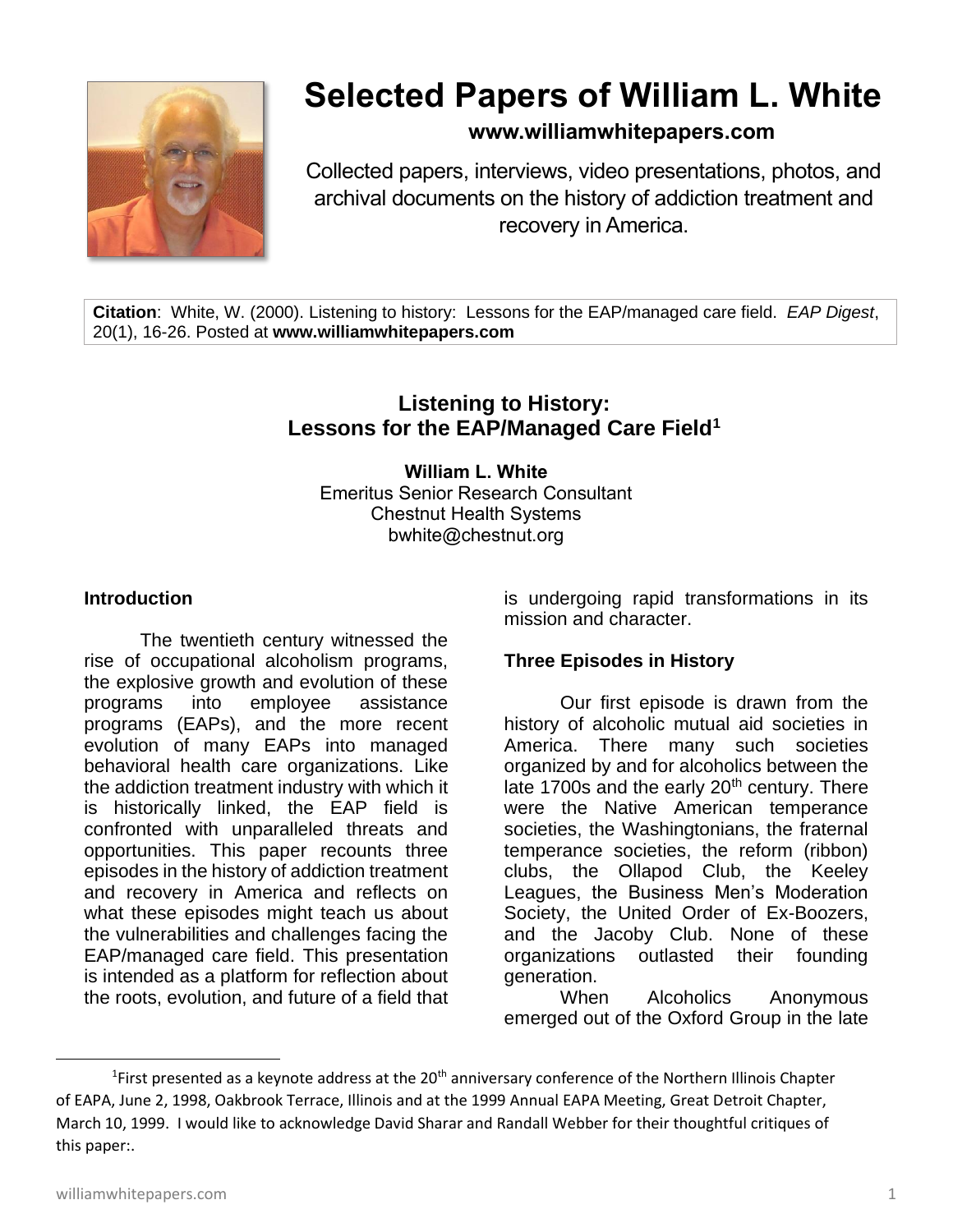1930s, it had little more prospects for survival than did its predecessors. AA faced threats of professionalization and commercialization--Bill Wilson's offer of employment to work as a lay therapist at Towns Hospital. Explosive growth--from less than 100 members in 1939 to 8,000 in 1941- -threatened to overwhelm and dilute AA's program of recovery. (Members of a new AA group in Richmond, Virginia, for example, regularly drank beer at their meetings.) There was dissension over plans for AA missionaries and AA hospitals and the operation of AA clubhouses. Local AA groups struggled with the inclusion of women and African Americans. Jealousies abounded over who could speak for AA. There were even rumors that AA was a scam to make AA's co-founders rich. Issues of ego, money, property, and sex threatened to tear AA apart. By all accounts, this selfdescribed "neurotic fellowship" should have shared the premature death of its predecessors. We will explore what sources of resiliency prevented that demise and what those sources have to teach us today.

For our second episode, we will visit the rise of addiction treatment during the second half of the 19<sup>th</sup> century. An elaborate network of medically-oriented inebriate asylums, religiously-oriented inebriate homes, private addiction treatment franchises, and proprietary bottled addiction cures rose in the second half of the 19th century. In 1895, the future of addiction treatment could not have looked brighter. Significant strides had been made to destigmatize alcoholism and other addictions via a well-articulated disease concept of inebriety. The American Association for the Study and Cure of Inebriety was celebrating its 25<sup>th</sup> anniversary. The *Journal of Inebriety* was about to enter its  $20<sup>th</sup>$  year of publication. Care for inebriates was emerging as a legitimate specialty within medicine and religion. Treatment institutions were growing in number, and the proprietary home cures were reporting record profits. All seemed bright, and yet within 25 years this multibranched field of addiction treatment had all but disappeared from the American landscape. We will try to identify the sources

of this demise and what this chapter in history has to teach us today.

For our third episode we will visit the modern field of addiction treatment and one particular treatment system known as Parkside. The roots of Parkside can be traced to Dr. Nelson Bradley, Dr. Jean Rossi and Rev. John Keller who took what they had learned at Willmar State Hospital (and from Pioneer House and Hazelden) in Minnesota and refined that model within Lutheran General Hospital in Park Ridge, Illinois. In 1980, a plan was implemented to replicate this successful alcoholism treatment program throughout the country via a newly created entity, Parkside Medical Services (PMS). PMS went on to become the largest provider of addiction treatment services in America: 100 separate treatment sites, more than 2,000 inpatient beds, 2,500 staff, and annual revenues of more than \$220 million.

Addiction treatment institutions, including many treatment franchises like PMS, grew almost explosively during the late 1970s into the mid-1980s, but then began to encounter threats to their existence. If there was one organization that should have survived the turbulence of this period, it was Parkside. It had bright and long-tenured addiction treatment professionals and deep roots in the mainstream Minnesota Model of chemical dependency treatment. It should have survived, but it didn't. By the end of 1993, Parkside as a Lutheran-affiliated national network of addiction treatment centers had collapsed. We will explore some of the factors that contributed to Parkside's demise.

From the above three episodes in the history of addiction treatment and recovery in America, eight lessons will be identified that can help assure that the EAP field does not share the fate that befell many addiction treatment institutions in the in the 1890s and Parkside in the 1990s. In trying to apply these lessons to the EAP field, it is important to acknowledge the difficulty in talking with any clarity about an "EAP field" or an "EAP/Managed Care field." A growing variety of organizational configurations and rapidly expanding service menus are stretching the boundaries of the term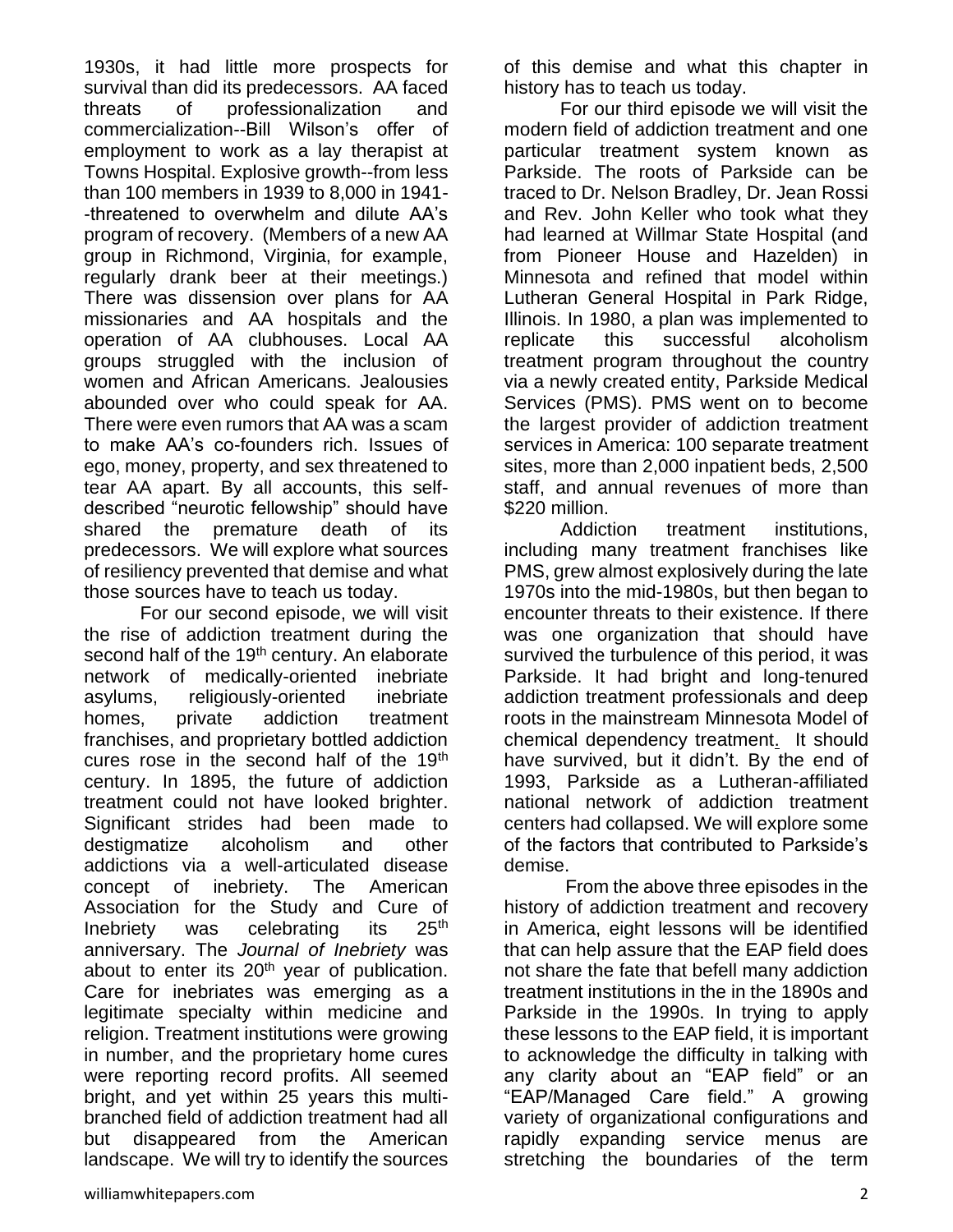*Employee Assistance Program* and making it difficult to make sweeping statements about what EAPs are and how they are evolving. But this rapid transformation in the character of EAPs is itself part of the story we will explore.

#### **1. Monitoring and Shaping the Social, Economic and Political Ecosystem**

The first lesson suggested from our three episodes in history is the importance of rigorously monitoring the ecosystem that constitutes a field's operating environment. America's first network of addiction treatment programs fell in part because of dramatic shifts in the social, economic and political climate within which they had been birthed. The medicalized view of inebriety- the proposition that inebriety was a treatable disease--began to fade in the late 1890s within a growing climate of therapeutic pessimism. A redefinition of addiction in moral and criminal terms led to a bold new social strategy: let the existing inebriates die off and prevent the creation of new inebriates by prohibiting the non-medical sale of alcohol and other addictive drugs. State and federal prohibition laws temporarily dried up the demand for addiction treatment services, and prohibition advocates discouraged the continuation of the financial support that had sustained addiction treatment institutions for more than a half a century.

The effects of this political shift were further magnified by several simultaneous and equally unanticipated economic depressions. Widespread economic distress forced a rapid reallocation of private and public funds away from inebriate asylums and toward what were perceived as more important personal and community needs. Many inebriate homes and asylums simply did not see these environmental changes coming quickly enough to position themselves for survival. In a similar manner, errors in reading the external environment prevented Parkside from recognizing the fundamental changes that were transforming addiction treatment in the United States. At a time when most addiction treatment leaders were recognizing that the

days of inpatient addiction treatment were numbered, Parkside's leaders pursued an aggressive expansionist strategy of purchasing inpatient treatment programs. When inpatient census plummeted across the country, Parkside collapsed under the weight of its own size and debt.

AA also faced political and economic threats in the Wet-Dry polarization of post-Repeal America. Several organizations interested in alcohol problems during this period collapsed from lack of financial support because they were seen as too wet by Drys and too dry by Wets. The Council for Moderation, the National Committee on Alcohol Hygiene, and the Research Council on Problems of Alcohol were among the casualties of AA's organizational peers in the 1930s and 1940s. AA's solution to this potential entrapment in political turmoil and financial dependence was reflected in two fundamental decisions. The first was to take a position of uncompromising neutrality on all outside social and political issues. The second was to minimize its financial needs by pledging itself to corporate poverty and economic self-reliance. The decisions that contributed to AA's survival emerged out of AA's own internal turmoil and out of AA's recognition of the environmental threats to its existence.

So what implications can be drawn from all of this for our current situation? First, it is important to point out that challenges to the modern addiction treatment and EAP fields have unfolded within the most robust economy in American history. We must ask ourselves the question: How would we fare if there was a sudden economic downturn that forced difficult choices in the allocation of public and corporate resources? The addiction treatment and EAP/managed care industries are vulnerable to any precipitous economic decline, but vulnerable for different reasons.

Addiction treatment institutions are vulnerable because of a broader cultural shift in the perception of addiction and addiction treatment. As happened in the late 19tn century, we are again shifting from medical to moral and criminal models of viewing those addicted to alcohol and other drugs. Therapeutic pessimism is again on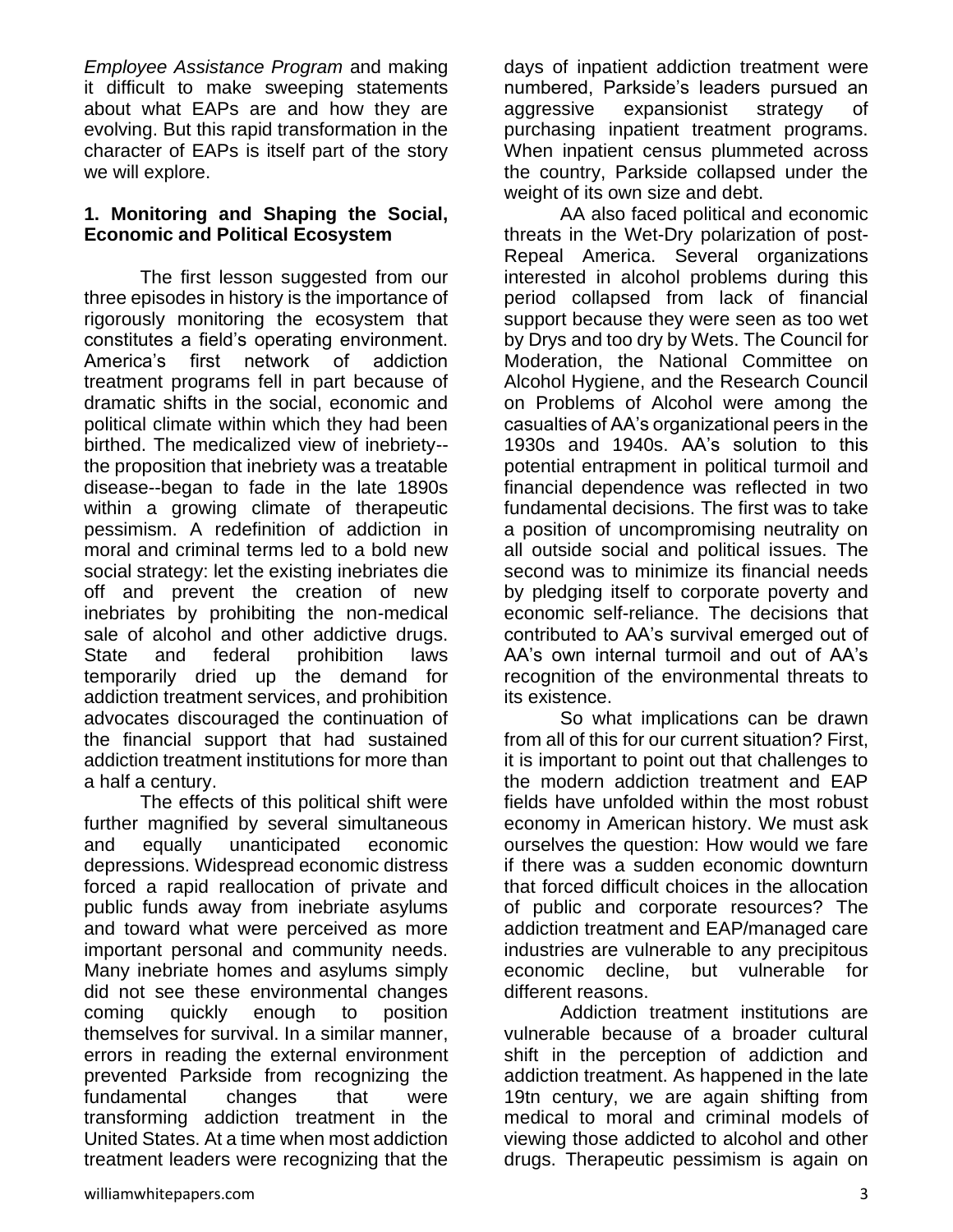the rise as treatment is increasingly cast as a place where bad, irresponsible people are coddled and protected from the consequences of their behavior. The ideological foundations for treatment and the treatment system's claim to cultural ownership of alcohol and other drug problems is weakening.

EAPs are vulnerable because of a fundamental change in the relationship between organizations and their employees. The day is passing when company presidents saw themselves as the paternalistic heads of their own organizational families--a day in which employers and employees were bound by an implicit covenant of mutual loyalty. Today, employees are more likely to be viewed as replaceable commodities whose potential risks/costs to the company must be actively managed. When workers get so redefined, the organizational culture that birthed industrial alcoholism programs and EAPs is in danger of crumbling.

The grass roots movement that birthed industrial alcoholism programs is all but gone and needs to get rebirthed if addiction treatment and addiction-inclusive EAP's are to sustain their viability as cultural institutions. That survival hinges on the reinstillation of four simple messages that birthed the rise of a modern alcoholism movement in the 1940s: 1) The alcoholic is a sick person, 2) The alcoholic can be helped, 3) The alcoholic is worth helping, and 4) Alcoholism is a public health problem worthy of public resources.

I believe that the EAP field needs to participate in the rebuilding of this grass roots recovery movement and renew its relationship with employees in general and organized labor, in particular. To do that, we must move back into full partnership with recovering people in our local communities. We need to help re-instill the cultural belief in the potential for permanent recovery. Many members of our field who are in personal recovery have come to mask that history behind an expanding array of professional credentials. The time has come for those among us in recovery to climb back out of the closet and reassert that permanent recovery from alcoholism and other

addictions is not only possible but a living reality, the best evidence of which is our own transformed lives.

It is not enough to simply monitor threats and opportunities in the external social, political and economic environment. We must counter the growing sense that the field is being shaped almost exclusively by outside forces. We must shed our chameleon-like character, define who we are and where we are going, and then pursue that identity and vision through a rebirth of professional and social activism. None of us would be here today if it were not for the Marty Manns, the Lefty Hendersons, the Harold Hughes, the Will Fosters. They and many more unnamed heroes spent decades of their lives as activists creating fields now threatened by professional passivity. We need a new generation of activists.

## **2. Singularity of Purpose**

The second lesson to be drawn from our historical vignettes is that we must not lose touch with our founding mission. Organizations operating within turbulent environments often encounter diversions from their primary missionBdiversions that are frequently masked as golden opportunities. Many 19<sup>th</sup> century alcoholic mutual aid societies lost their sustaining passion (their focus on the alcoholic) when they got caught up in broader political agendas of the temperance movement. Nineteenth century inebriate asylums and many of their  $20<sup>th</sup>$  century counterparts became similarly diverted when they moved beyond into activities far beyond the boundaries of their founding missions.

AA avoided the threat of such diversions through Bill Wilson's almost single-handed advocacy of what members at the time referred to as "Bill's damned traditions." The Twelve Traditions saved (and continue to save) AA from selfdestruction by detailing a core set of values and operational principles to manage the dangers of distraction. As a field and as individual organizations, we have yet to evolve such a clear delineation and utilization of our core mission and values.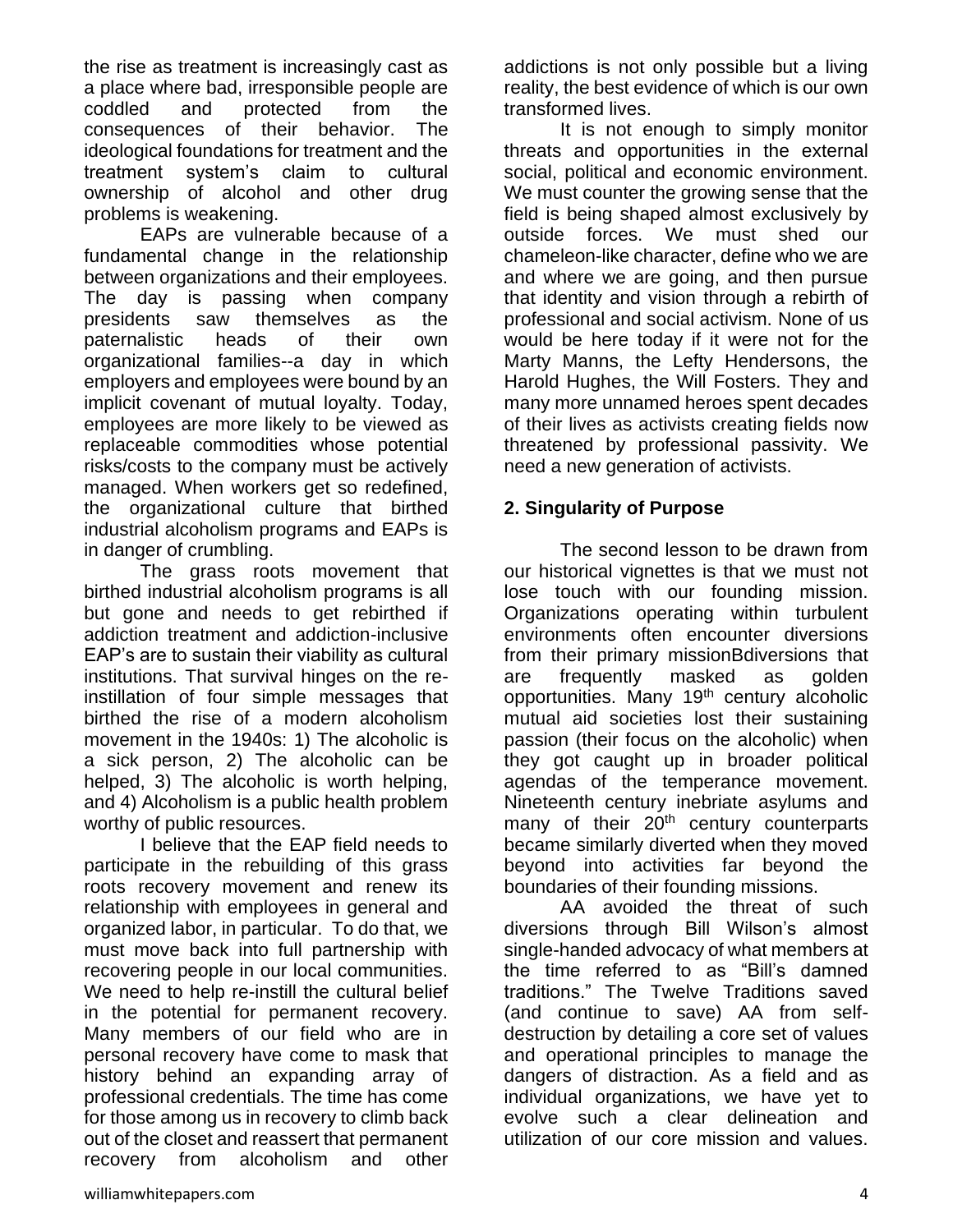Their creation and use would dramatically enhance our future resilience as a field.

We have seen the mission of the EAP field get redefined in ever-extending concentric circles: from occupational alcoholism programs, to employee assistance programs, to drug free workplace programs, to managed behavioral health organizations, to "work-life" programs. The privatization of EAPs via the shift from internal company-operated to external vendor-operated programs has been marked by a shift from a service orientation to a sales orientation. Profit and proprietary self-interest have emerged as potential sources of corruption of EAP clinical decision-making processes.

The Drug Free Workplace Movement brought a new level of invasiveness and coerciveness to many EAPs, shifting their focus from one of personal recovery for occupationally impaired *addicts* to one of apprehension, containment, control, and punishment of *drug using* employees. EA professionals in many companies became perceived more as behavioral police than professional helpers.

The metamorphosis of EAPs into managed behavioral health organizations with a primary focus on risk management and cost containment marks the latest shift in the redefinition of the EAP "client" from the corporate employee to the corporation. We now have a most unusual situation: the short-term profits of EAP organizations and the organizations for whom they work are suddenly linked to denying or rationing rather than maximizing services to employees. The field of employee assistance needs, for technical accuracy, to be renamed the "employer assistance" field in order to reflect the field's redefinition of its primary client.

Organizations within turbulent operating environments are often confronted with the need to adapt rapidly or become extinct, but it is important that we filter our strategies of financial survival through our mission. A lesson from both the inebriate asylums and Parkside is that strategies of financial support that work in the short term may not work in the long term and may weaken the long-term integrity of a professional endeavor. We must be very careful that we do not financially survive in terms of our institutions and our personal careers only to discover that we have become something else--that the field that it took decades to build is gone while its institutions and its workers have changed their essential mission and character. We must be very careful not to justify our existence solely based on cost savings, only to later discover that we achieved such savings not by managing care but by altering the quality and access to care.

The question, "What is the future of EAP?" needs to be answered not as a question about the future of EAP as a profitable market, the future of EAP organizations, or the future of career opportunities within EAP. The question that calls for an answer is, "What is the future of the need and the vision out of which EAP was born?" History suggests that professional disciplines that do not remain cognizant of their core reason for being do so at their own peril. Such cognizance can come by achieving broad consensus in answering four questions:

- 1. What is our **primary** purpose for being?
- 2. If we have more than one purpose, are these multiple purposes mutually compatible? (Are there any inherent conflicts through which pursuing one purpose fundamentally compromises our ability to pursue another defined purpose?)
- 3. When one purpose is in conflict with another, which will take precedence?
- 4. What core values will help us determine when we say "yes" and when we say "no" to EAP-related service and business opportunities?

We all need to revisit our organizational missions and participate in some serious discussion of who and what we are and who and what we are not. Once that vision is clear, we must let this recrystallized mission drive decision-making at all levels within our organizations.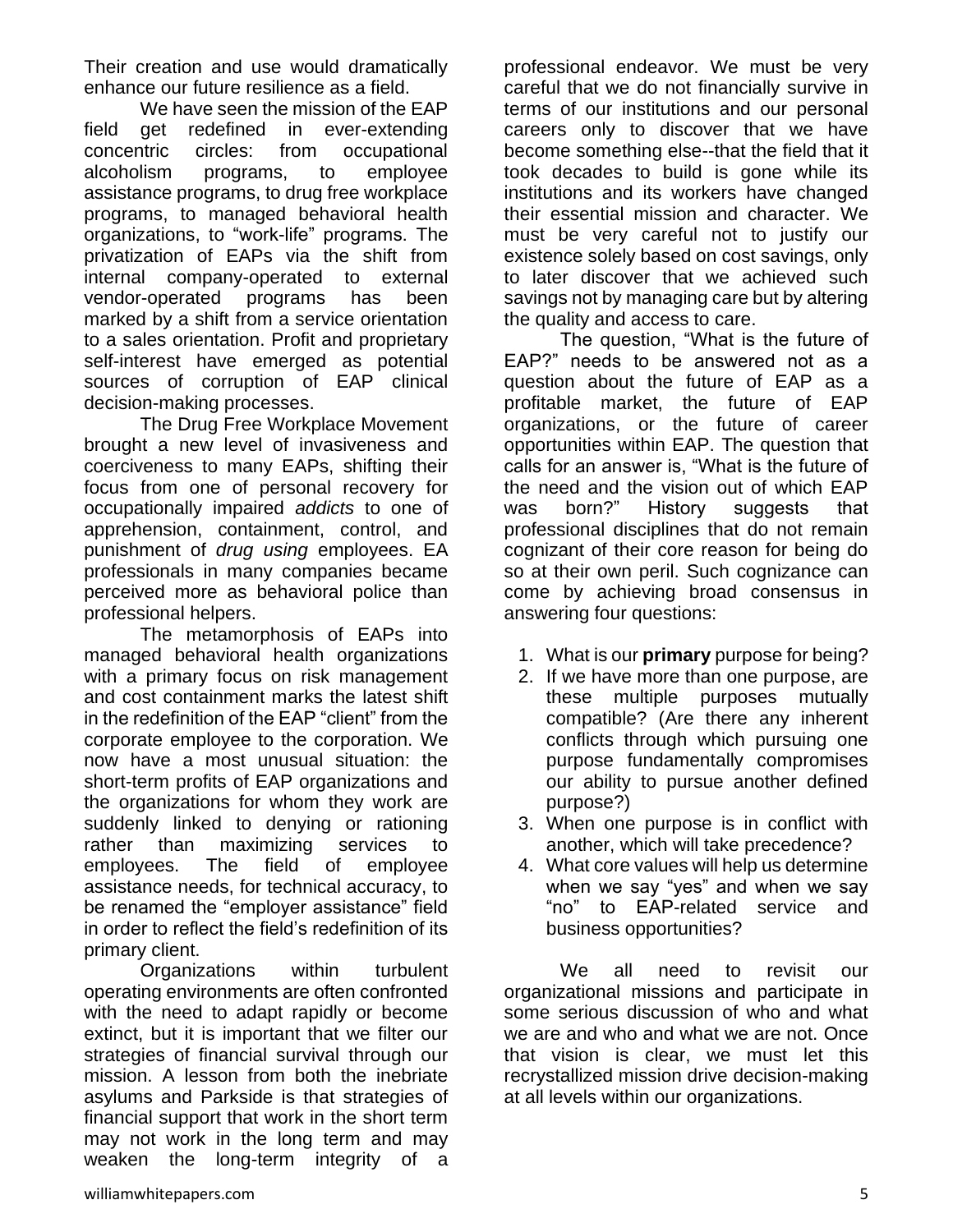#### **3. The Divergent Dangers of Isolation and Absorption**

Mutual aid societies and addiction treatment organizations have long faced twin threats related to boundary transactions with their operating environments. These organizations often faced demise either from isolating themselves from their professional, political and social environments or by being coopted and absorbed into these environments.

Organizations whose missions involve them with stigmatized issues and stigmatized groups of people have a long history of becoming what I have described as "closed incestuous systems." Such systems can rise to remarkable levels of achievement only to stagnate and then implode. The first medically-oriented addiction treatment institution in the United States--The New York State Inebriate Asylum in Binghamton, New York--selfdestructed from precisely such a process and many of its historical progeny have suffered similar fates.

Many addiction treatment providers of the 1980s no longer exist today. Some of these organizations lacked any defining membrane to separate and protect themselves from a rapidly evolving behavioral health care environment. They expanded their identities from alcoholism to addiction to behavioral health or behavioral medicine, only to be gobbled up by more powerful forces within their operating environments. This is a death masked in the process of rapid growth, diversification, loss of identity, loss of passion, and, finally, closure or absorption.

EAPs at both of these poles will not survive the next decade. Those isolationist EAPs will be swept away by forces they didn't see, let alone understand. Those EAPs that chase unlimited market opportunities or are gobbled up in serial mergers may discover somewhere in this process that they have survived as managers of behavioral health services but that they have lost their souls in the process.

There are two related issues within this theme of dilution, diversion, and absorption that are worthy of discussion: 1) the changing status of the alcoholic within the EAP field, and 2) the rapid integration of EAP into broader behavioral health organizations.

The EAP field is rooted historically in the industrial and occupational alcoholism programs that rose up in the early and mid-20th century. When the window of opportunity presented itself for these programs to move towards a broadbrush model, it was done with two rationales: 1) that a broader range of services with a less stigmatized label would result in even larger numbers of alcoholic employees receiving help, and 2) that this broader service would extend the benefits of this program to a wider population of employees with problems other than alcoholism. The second of these anticipated benefits has been achieved, but as the field's mission has moved outward in ever-widening circles, there are real questions about the degree to which EAPs are now fulfilling their core historical mission of returning alcohol-impaired workers to full health and productivity.

In my more than three decade career, I have witnessed a rise in the expertise in EAP practitioners regarding problems other than addiction, but a deterioration of the ability of EAP practitioners to recognize alcohol and other drug-related problems and to effectively intervene in these problems. What was supposed to be an extension of services beyond the alcoholic is in many quarters turning into a transfer of focus to other areas. As the EAP environment has expanded its embrace to encompass all employees, it has become a less friendly place for the impaired alcoholic.

If we survive as organizations at the sacrifice of our founding mission; then we will have recreated the conditions--the unmet needs--out of which the field was originally born. We will have come full circle and will need to rebirth ourselves. I envision a day in the coming century when enlightened employers will tire of losing some of their best workers to the ravages of alcoholism and will call for a program to intervene in the lives of these employees. Perhaps such a program could go by a name fitting to its form and function: perhaps we could call these new programs *occupational*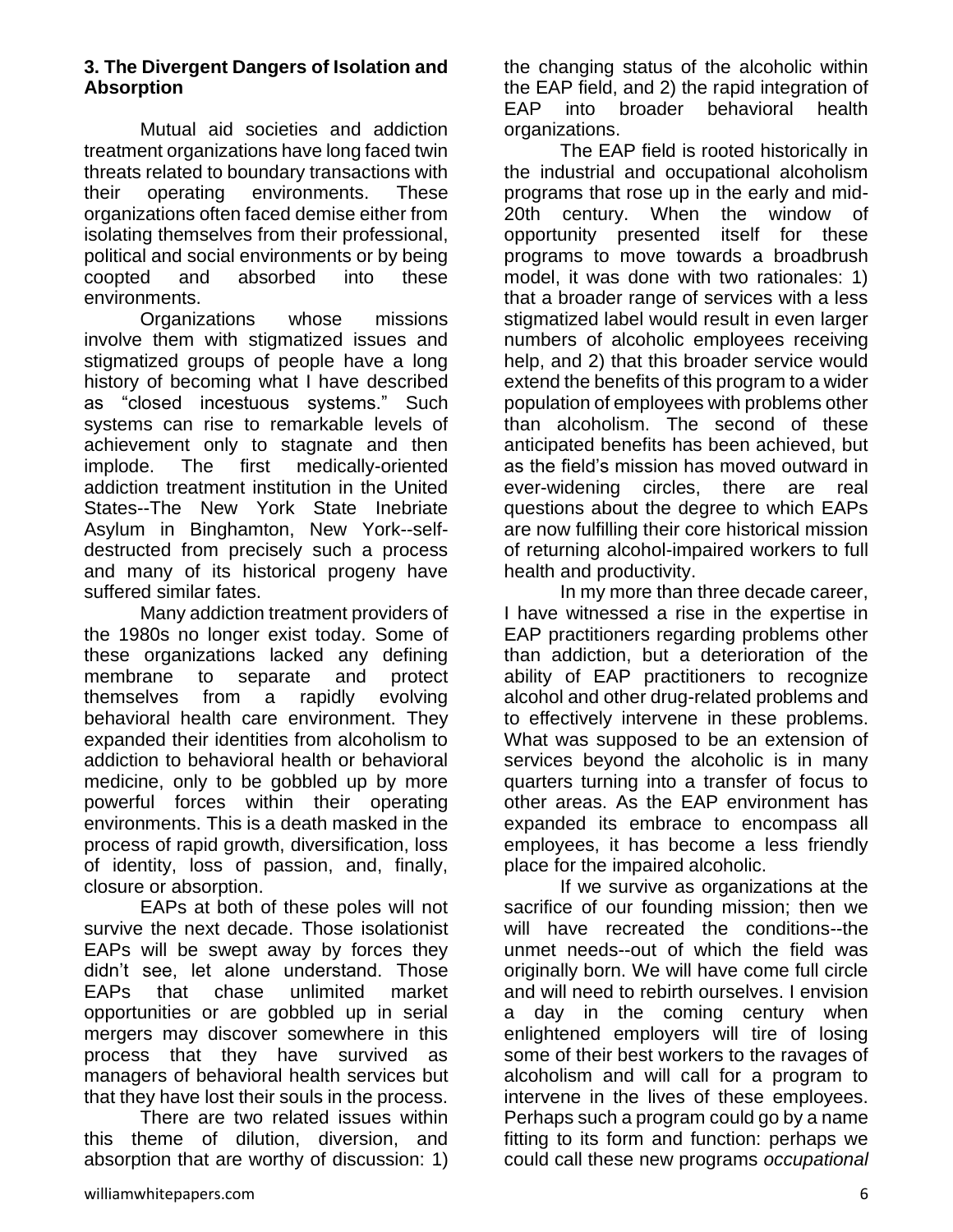*alcoholism programs*. We must maintain fidelity to the field's founding mission by reasserting addiction knowledge and expertise as a central and critical core of EAP services.

The current epidemic of organizational mergers within addiction treatment and EAP is part of a broader shift in the character of American organizations. Such merger frenzy is underway in all sectors of the American economy. It is also, more specifically, part of the current movement out of categorical segregation in health and human services toward crossdisciplinary service integration. As a result of these changes, we are seeing fewer but larger organizations in these arenas, and we are seeing core service of addiction treatment and EAP fields shrink at the same time there is dramatic growth in new and peripheral services. The danger in this trend is that whole arenas of professional endeavor could disappear clouded in the illusion of continued service availability. The names may still be there, services could theoretically exist on paper, while the reality is that the core services that took decades to build could be gone.

History tells us that much can be lost in these integration frenzies. Mergers of addiction treatment and psychiatric units in hospitals, for example, have all too often been more analogous to hostile takeovers than carefully planned integrations. regularly visit such units following such socalled mergers and I am hard pressed to find the core addiction treatment technology that once existed there. This is a death masked in the rhetoric of service integration. I think a major challenge entering the new century will be that of maintaining a core identity for the addiction and EAP fields amidst what will be an unquestionable wave of service integration initiatives.

There is also an implied business assumption within this frenzy of mergers of behavioral health organizations that bigger is better and safer. This assumption has yet to be tested over time. We have yet to determine which of these many new EA configurations best serves the needs of individual employees and their families. We must ask ourselves what is being lost in this

frenzy to affiliate and merge and be careful that responsiveness to local needs and tastes will not be sacrificed by homogenizing EAP services into the professional equivalent of fast food franchises.

#### **4. Toward a Definition of Core Clinical Technology**

Inebriate asylums fell in part because of poorly defined clinical technology--no unifying theory, no codification of treatment methods, and a preference for anecdotal case study as opposed to the use of scientific methods to test theories and evaluate treatment methods. The inebriate asylums possessed clinical folklore but not a science of addiction treatment. When they were suddenly put under a cultural microscope as a result of broader political and economic forces, they had no scientific data that they could use to justify their existence.

The modern fields of addiction treatment and EAP have likewise advanced more by ideological proclamation than by science. But scientific research is beginning to play an increasing role in the evaluation of our services. As we progress, we need to continually define our core technologies and use rigorous methods of evaluation to determine what those technologies are and are not capable of achieving (and defining with whom that technology does and does not work). If it turns out that we have no defensible technology, then there is no justification for the field's future. If on the other hand, as I suspect, the research confirms that this technology works with some employees but not others, then we must vigorously work to bridge the gap between this clinical research and our clinical practice--a process that will inevitably focus on the sharper delineation of clinical subpopulations, improved intervention matching, and the continual expansion and refinement of service menus.

## **5. Continua of Care**

The 19<sup>th</sup> century inebriate asylum's struggle to compete with inebriate homes and proprietary addiction cure institutes was due in part to the asylum's fixation on a single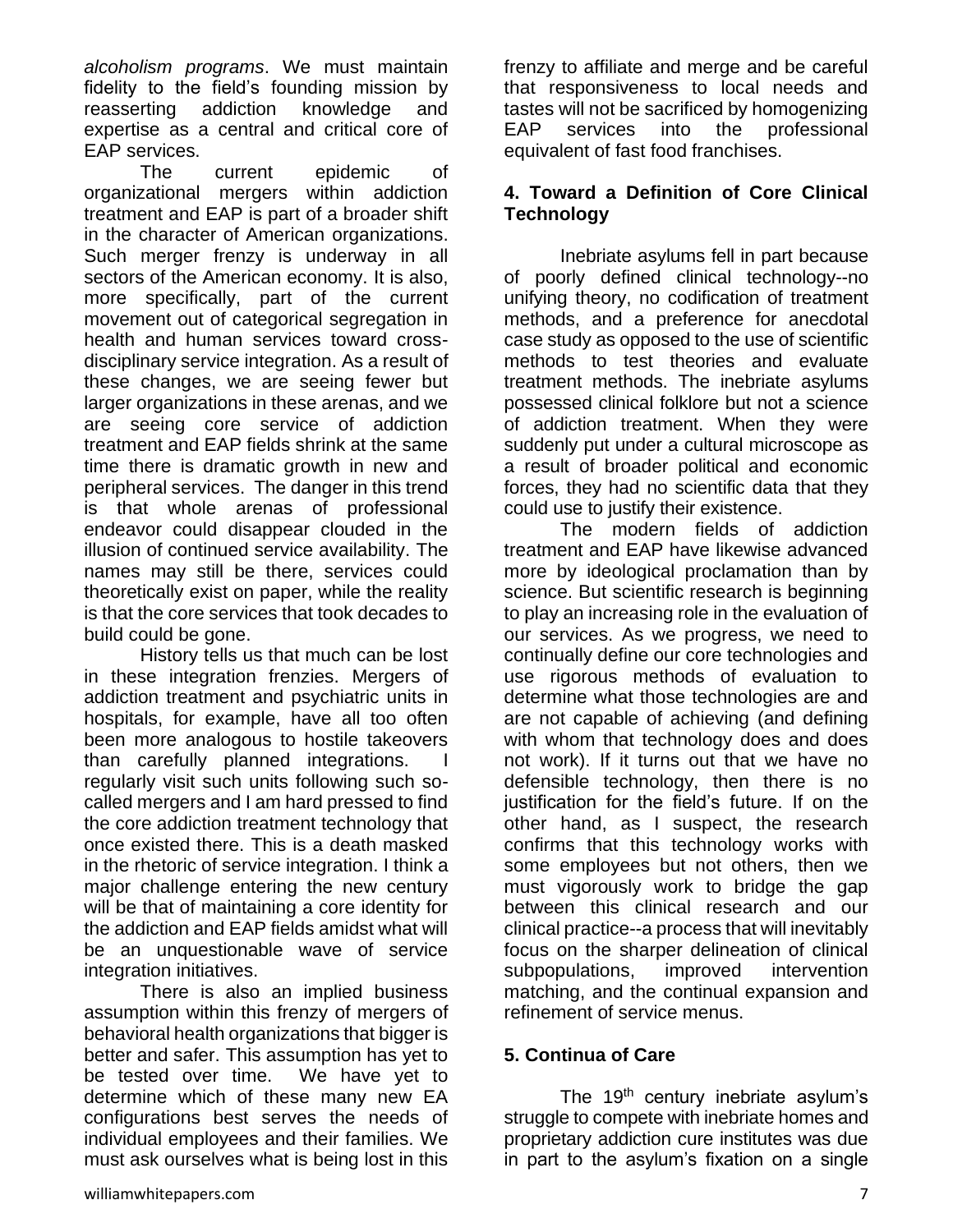modality--long-term (1-4 years) institutional care. This made it difficult to compete with the much shorter, less restrictive, and less costly modalities of their competitors and assured that the asylums would see only those addicts in the latest stages of deterioration. The modern addiction treatment field has been similarly prone to modality biases that have been increasingly challenged by research findings that confirm: the existence of multiple etiological pathways for addictive disorders, the presence of multiple clinical subpopulations, the need for rigorous assessment and carefully differentiated treatment interventions, and the existence of multiple styles and long term pathways of recovery.

Clinical research confirms the need for community-based continua of services spanning primary prevention through various levels of primary treatment and sustaining care. It has taken more than a century for the addiction field to construct and implement this notion of differential diagnosis and the strategic use of a continuum of care for each client. The backlash against the one-size fits all (28-day inpatient) "Minnesota Model" of addiction treatment threatens to erode this emerging concept of continuum of care and replace it with a one-size fits all low-dose outpatient therapy intervention. We must carefully protect and elevate this continuum of care concept. We are increasingly treating chronic diseases characterized by remission and relapse that unfold within still poorly understood developmental stages of recovery. The issue is not only that different EAP consumers need different types of treatment, but that the same person often requires different types of treatment during different stages of his or her addiction/recovery careers.

Welfare reform initiatives and the current trend toward full employment have contributed to the growing numbers of multiple problem clients/families seeking and being referred for EAP and addiction treatment services. This new generation of clients who present with multiple problems of great acuity and chronicity and with numerous personal and environmental obstacles to stable recovery are often not

amenable to the brief outpatient therapies that are becoming the prescriptive norm for everyone seeking EAP/behavioral health services. Only a continuum of care can respond to these changing needs. We must continue to champion this concept. Multiple episodes of low dose therapies that meet cost-containment goals in the short run may not do so in the long-run and our rush to unquestionably embrace these brief interventions may create a backlash that could threaten the future existence of both the EAP and addiction treatment fields. Such brief interventions should be embraced as part of a continuum of care, not as financial or clinical panaceas.

We must continue to generate outcome data to evaluate elements within this continuum of care at the same time we need to be cautious about a political setup in which we are given decreasing resources to work with clients presenting with greater problem chronicity and intensity. When evaluation studies then confirm that low dose treatments have minimal impact in either inciting personal recovery for most of these clients or reducing their long-term social costs, the inevitable outcome will be the conclusion that treatment doesn't work and the extrusion of these individuals from the workforce. Such a conclusion could lead to the abandonment of workplace counseling, diminished support for community-based treatment, and the emergence of more coercive and punitive interventions into the lives of those who fail to respond to brief outpatient therapy. We need as a field to be able to look back in future years and say that we spoke out about such issues and that we refused to be part of such processes.

## **6. Ethical Vulnerability**

Ethical abuses within  $19<sup>th</sup>$  and early 20<sup>th</sup> century inebriate homes and asylums hurt their image with the public and contributed to the erosion of support for their continued existence. Those ethical breaches included unethical marketing practices (particularly claims of excessive cure rates), corruption in the award of contracts (particularly to trustees and family members),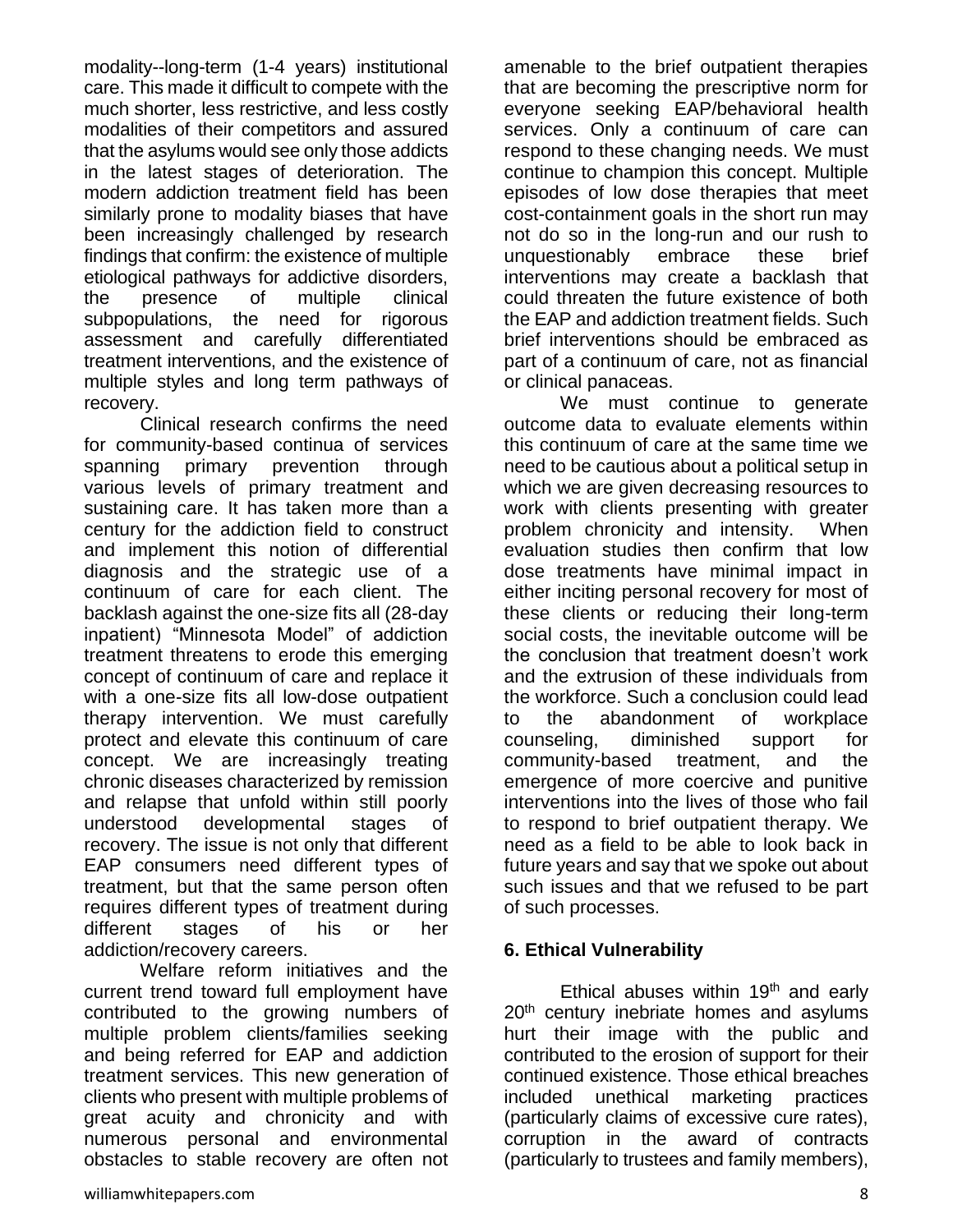the financial exploitation of patients/families, unsanitary conditions and improper care, excessive use of restraints and solitary confinement, cruel and immoral treatment of patients by attendants, and charges that an inordinate percentage of the financial resources were being devoted to support the extravagant lifestyles of the superintendents. Public exposés did great damage to these institutions and the field=s image was further damaged when many of the proprietary cures were revealed to contain alcohol, opium, morphine and cocaine.

The addiction treatment field has been similarly hurt in the past decade by exposés of personal and institutional shortcomings. There is little doubt that the aggressive managed care that is decreasing accessibility and altering the character of addiction treatment in the U.S. grew out of abuses within the treatment industry itself: inappropriate admissions and readmissions; inappropriate lengths of stays; excessive fees, and unethical marketing practices, to name just a few.

The EAP field is moving into a period of heightened ethical vulnerability. These vulnerabilities, which have historically focused on clinical issues, include innumerable ethical complexities involved in the field's business practices: issues involved in the sale, acquisition, and merger of EAP providers; the duality and inherent conflicts in simultaneously provided EAP and managed care services; unethical marketing and sales tactics, including lowball bids for EAP contracts that inevitably lead to service erosion; the troublesome relationship between profit margins and the duration and intensity of service utilization (profit-driven rationing of care); excessive profit margins; misrepresentation of utilization rates; "free" EAP services (the illusion of EAP linked to a 1-800-Tape Recorder or a 1-800-Say No@ hotline); vendor contracting and referral practices; lack of geographically accessible referral sources; the replacement of comprehensive employee behavioral health benefits with low-dose EAP services, and the movement of EA practitioners into areas far beyond their education, training and experience.

Conflicts of interests and conflicts of loyalties abound in the emerging EA environment.

We now have a window of opportunity to prevent the ethical abuses that could spawn a backlash against EAP in the coming decade. To avoid this backlash, we need to get ourselves ethically re-centered. I think we can do that by enhancing our ethical sensitivities in light of this changing environment, creating or updating organizational codes of professional practice, and by exerting greater disciplinary control over those in our profession who violate the boundaries of ethical practice. The ethical standards development within the EAP field that has to date focused primarily on clinical ethics needs to be expanded to encompass a rigorous scrutiny of ethical issues and potential ethical standards related to the field's business practices.

## **7. Leadership Challenges**

Developing fields (and organizations) face three fundamental leadership challenges: 1) surviving the character foibles of their charismatic founders, 2) managing the transition between the creators and the sustainers, and 3) implementing long-term structures for leadership development and leadership succession.

Very few addiction-related mutual aid societies have outlived their founding generation, and the history of addiction treatment is replete with stories of institutions achieving great acclaim only to fall into disrepute behind the fall from grace of their charismatic leader. John Hawkins, John Gough, and other key leaders within the Washington Movement contributed to the demise of this movement by pursuing their own career agendas as paid temperance lecturers. Reform clubs sprang up in the 1870s around local charismatic leaders, sustained themselves for years, and then quietly died out alongside the relocation or death of these local leaders. The man most responsible for the founding of inebriate asylums in America--Dr. Edward Turner--created such animosity within his own organization and in his professional peer relationships that he was expelled from his own facility and precluded from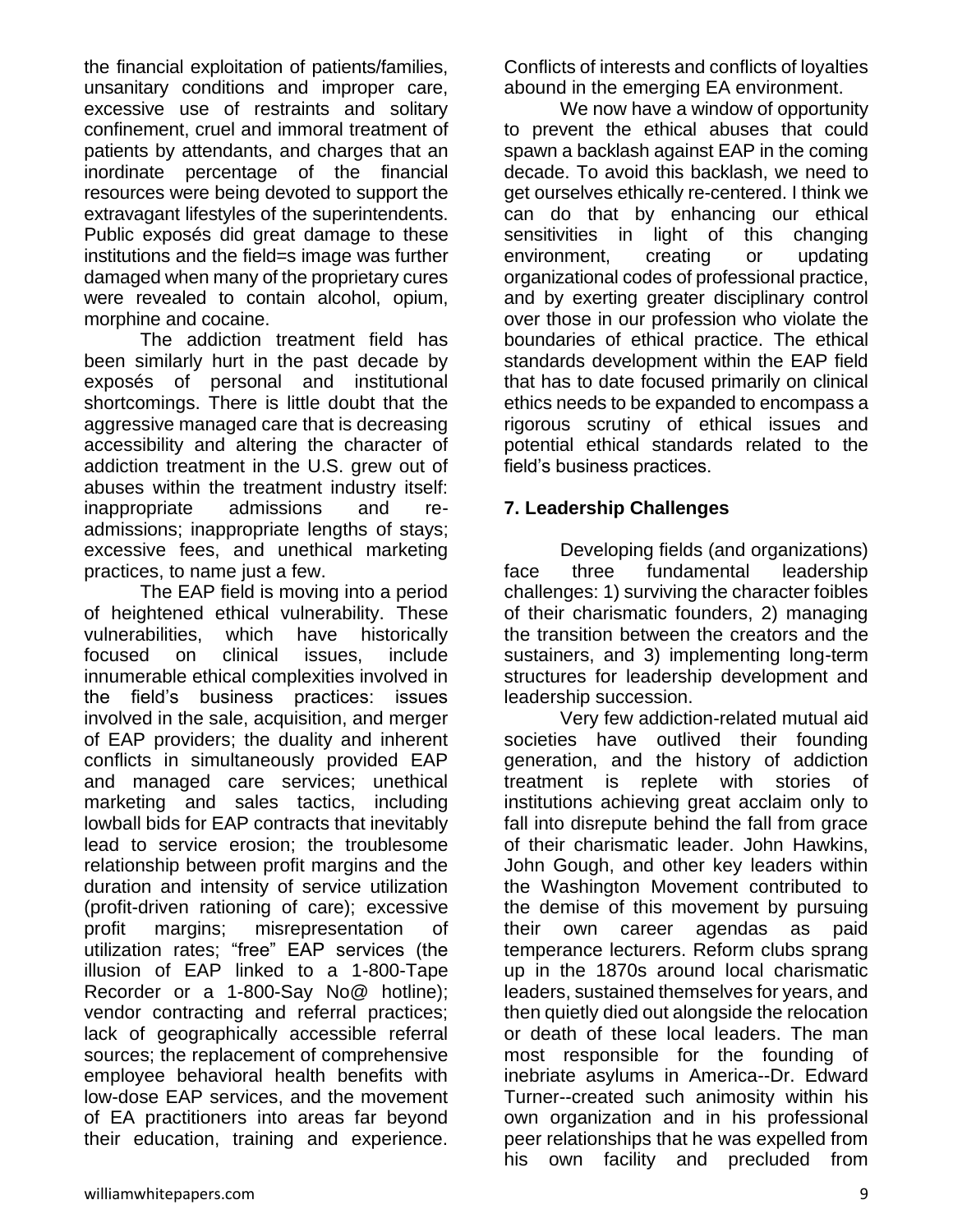membership in the first professional association of the field that he himself had helped create. Most of the leaders of 19<sup>th</sup> century inebriate asylums and homes birthed these organization, maintained them for years, and then collectively retired or died without cultivating new leaders to take their places. The environmental threats to this field were significant in the early  $20<sup>th</sup>$  century, but in many ways this field died as much from old age as from these external threats.

AA used its Steps, Traditions, and the sanction of "group conscience" to minimize the ability of AA to be mortally wounded by the character defects of its leaders. AA took a minimalist approach to organizational structure, chose not to place its founders in positions of centralized power, defined a core set of principles through which all organizational decisions were to be filtered, decentralized decision making within the lowest level of the organization, and created constantly rotating cycles of leadership.

Today many of the remaining founding leaders within the addiction treatment and EAP fields are poised to leave in mass within the next decade. This rapid bleeding out of the history and professional culture of these fields poses a significant threat to their future. This situation calls for: 1) the development of leadership succession plans inside individual agencies and for the field as a whole, 2) the development of mechanisms and rituals through which we can honor the service of these exiting leaders and capture their experience in ways that can be passed on to new generations of workers, and 3) the creation of one or more leadership institutes to prepare tomorrow's leaders within the EAP and treatment arenas.

#### **8. Unity and Statecraft**

Perhaps the saddest element of the story of America's first network of addiction treatment providers is the lack of certainty regarding the field's death. We know that the last issue of the *Journal of Inebriety* was published in 1914, but the exact time of the demise of the American Association for the Study and Cure of Inebriety is unknown- sometime in the 1920s. It is noteworthy that no one remained who cared enough to

document the collapse of a field that had provided addiction treatment in America for more than sixty years. Two final factors that contributed to the demise of that field was the lack of unity of the field (bitter debates raged for years between competing branches) and the lack of statespeople who could speak for the field out of a reputation of unquestionable honesty and integrity.

I think a lesson of this period is that we must come together and find a way to speak with one voice. We need strong advocacy organizations that can guide the long-term evolution of the field and protect the integrity of the field from internal and external challenges. We need statespeople whose pronouncements about the needs of employees and their families transcend issues of personal and institutional selfinterest. We need statespeople who have the courage to make decisions that are based more on principles than popularity or profitability. We need statespeople who are viewed by all as truthtellers and not hustlers pursuing their own personal or institutional agendas.

## **The Lessons of History**

In closing, let me recap what I think are the eight historical challenges that I believe are important in shaping the future of the EAP field.

1. We must rigorously monitor the social, political and economic ecosystem within which we operate and sustain an activist stance in shaping social, economic and political agendas that support hope-infusing interventions into the lives of impaired workers.

2. We must not be diverted from our primary purpose. We must sustain fidelity to our historical mission.

3. We must monitor our boundary transactions with the extra-professional environment in order to avoid the threats of isolation and implosion on the one hand and dilution and absorption on the other.